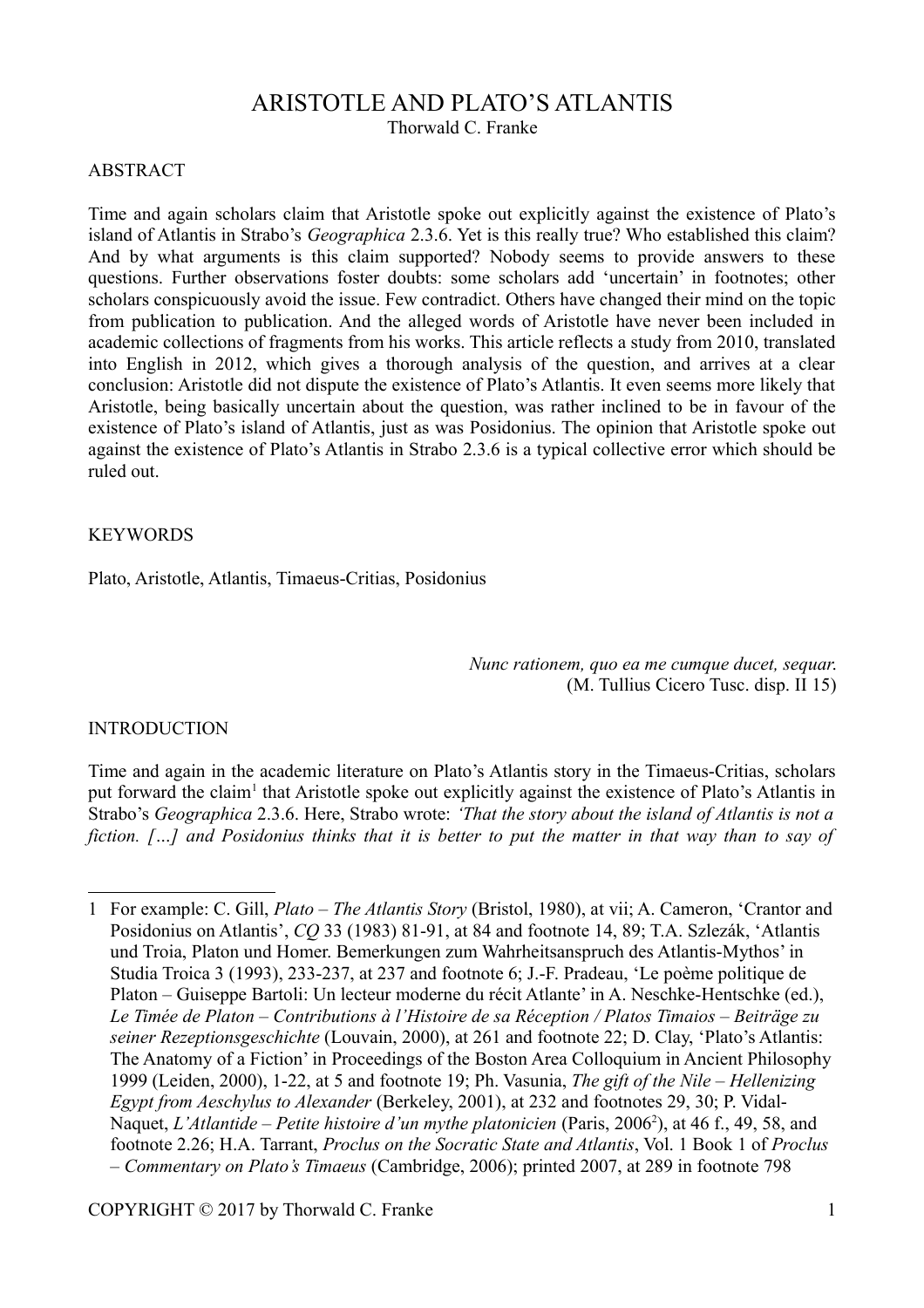*Atlantis: "Its inventor caused it to disappear, just as did the Poet the wall of the Achaeans." '* [2](#page-1-0) Obviously, Aristotle is not mentioned at all in Strabo 2.3.6. The claim is that a word about Homer's wall of the Achaeans from the *Iliad* in Strabo 13.1.36 shows Aristotle's authorship of the statement denying the existence of Atlantis in Strabo 2.3.6: *'[...] for the wall, Homer says, was constructed at a late period; or perhaps no wall was built and the erection and destruction of it, as Aristotle says, are due to the invention of the Poet.'[3](#page-1-1)*

Some of these scholars add 'uncertain' or similar caveats to their claim in footnotes, but explain neither their doubts nor why they maintain the claim although they consider it to be uncertain. At the same time, other scholars seem to avoid the issue completely. Some seem to change their mind on the topic from publication to publication.<sup>[4](#page-1-2)</sup> Few scholars express a contradictory view.<sup>[5](#page-1-3)</sup> The entire discourse takes place in subordinate clauses and footnotes. Rarely is an entire paragraph wasted on the issue. Almost never is any argument provided beyond the mere claim. And the alleged words of Aristotle have never been included in the established academic collections of fragments from his works.<sup>[6](#page-1-4)</sup> What are we to make of this?

# TRACING THE ORIGINATOR

First we have to realize that practically no author explains *how* Aristotle's authorship of the statement denying the existence of Plato's Atlantis is supported by these two passages in Strabo. They all give a footnote – if the claim itself is not given in a footnote – which points to another author who made the same claim, without giving any explanation. Thus the first task of this study was to trace the claim back in time from author to author, from footnote to footnote, until the originator of the claim was found, and until some explanation of *how* Aristotle's authorship is supported by these two Strabo passages was found.

It was found that all chains of references, traced back in time from footnote to footnote, do indeed converge on one single author: the French astronomer Jean-Baptiste Joseph Delambre (1749–1822), who first put forward the claim in 1816. From Delambre, the claim spread to French astronomers such as François Arago and Abbé Théophile Moreux. The claim then jumped over to experts in

- <span id="page-1-0"></span>2 Strabo 2.3.6 translated by H. L. Jones; Loeb Classical Library. Original has 'Poseidonius' instead of 'Posidonius'
- <span id="page-1-1"></span>3 Strabo 13.1.36 translated by H. L. Jones; Loeb Classical Library
- <span id="page-1-2"></span>4 For example: E.H. Berger, *Geschichte der wissenschaftlichen Erdkunde der Griechen* (Leipzig, 1903<sup>2</sup>); vs. E.H. Berger, s.v. 'Atlantis 2) Der Mythus' in Georg Wissowa (ed.), *Paulys Realencyclopädie der classischen Altertumswissenschaft* (Stuttgart, 1896); P. Couissin, 'Le Mythe de l'Atlantide' in Mercure de France 15 February 1927, 29-71, within the very same work; J.V. Luce, *Lost Atlantis – New Light on an Old Legend* (New York, 1969); vs. J.V. Luce, 'The Literary Perspective – The Sources and Literary Form of Plato's Atlantis Narrative' in E.S. Ramage (ed.), *Atlantis – Fact or Ficton?* (Bloomington, 1978), 49-78; J.-F. Pradeau, *Le Monde de la Politique – Sur le Récit Atlante de Platon, Timée (17-27) et Critias*, Vol. 8 of the series: *International Plato Studies* (Sankt Augustin, 1997); vs. Pradeau (n. 1)
- <span id="page-1-3"></span>5 G. Rudberg, 'Atlantis och Syrakusai – En Studie till Platons Senare Politiska Skrifter' in Eranos 17 (1917), 1-80; English: *Atlantis and Syracuse – Did Plato's experiences on Sicily inspire the legend? A study on Plato's later political writings* (Norderstedt, 2012), at 11 resp. at 18 (transl.); H. Herter, 'Platons Atlantis' in Bonner Jahrbücher 133 (1928), 28-47, at 45 f.
- <span id="page-1-4"></span>6 V. Rose, *Aristotelis qui ferebantur librorum fragmenta* (Leipzig, 1886), also known as R3 or R³; H. Flashar, U. Dubielzig, and B. Breitenberger, *Aristoteles – Fragmente zu Philosophie, Rhetorik, Poetik, Dichtung*, Vol. 20/I of the series *Aristoteles – Werke in deutscher Übersetzung* (Berlin, 2006)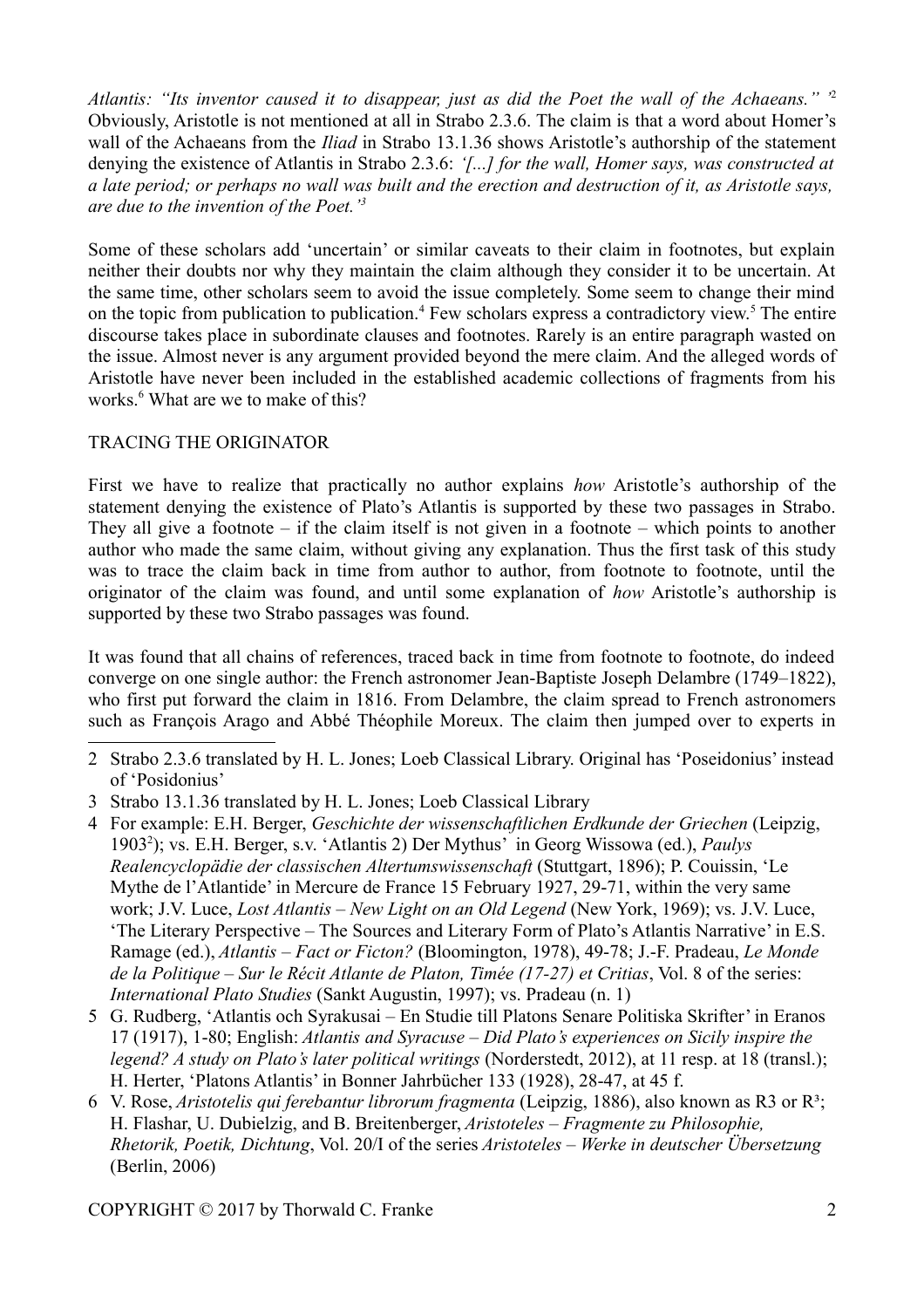ancient geography, among them the German Ernst Hugo Berger. Berger included the claim in a revised version of the 'Atlantis' article in the renowned *Pauly's Realencyclopädie* in 1896. The claim has since become established science and spread world-wide.

## NO EXPLANATION GIVEN

Where and how did Delambre come to believe in Aristotle's authorship of the statement denying the existence of Plato's Atlantis? In 1817 Delambre reveals his source: he simply read it in Casaubon's 1587 commentary on Strabo's *Geographica*. But this cannot be the case because Casaubon's comment on Strabo 2.3.6 reads as follows: *'Respiciebat Posidonius, cum haec scriberet, Aristotelis locum de muro Achivorum, quem refert Homerus. Nam cum multi e veteribus ejus muri rudera ac vestigia quaererent, Aristoteles merum esse poetae commentum existimabat.'[7](#page-2-0)* Our understanding of this passage in English is: *'When he wrote this, Posidonius was taking into account the passage about the wall of the Achaeans about which Homer reports. For while many of the ancients searched for ruins and traces of the wall, Aristotle thought it to be a pure invention of the Poet.'* This passage does not explain how Aristotle's authorship of a statement on the Achaean wall can also be applied to the statement on Plato's Atlantis. So, the first author, whose claim all others have adopted, had no valid explanation for his claim. Most probably, Delambre just misread Casaubon's Latin commentary.

Furthermore, practically all authors following Delambre did not add any attempt to explain the claim they made. It was only in 2006 – almost 200 years after Delambre – that Harold Tarrant attempted to provide an argument by adding a short explanation in a footnote<sup>[8](#page-2-1)</sup>: Tarrant points to the usage of similar verbs for 'invent' and 'make disappear' (*plasso* and *aphanizo*) in both passages, yet he expresses doubts about his own argument by adding: 'seems likely (though less than certain).' In fact, the choice of similar words in the two statements put forward for comparison is not very surprising: the words could have been chosen by the person who made the comparison, and, since the statements are compared precisely because of their similarity in content, it is, naturally, highly likely that the vocabulary will also be similar even if the authors of the statements are not one and the same person.

## ANALYSIS OF STRABO 2.3.6

After finding no explanation for the claim that the statement denying the existence of Atlantis in Strabo 2.3.6 has Aristotle as its author, let us thoroughly analyse the passage. It's composition is hierarchically nested as follows:

Strabo reports and agrees with:

Posidonius expresses opposition to:

An unknown author compares two statements:

Plato invented and made disappear: Atlantis;

according to another unknown author.

Homer invented and made disappear: the Wall of the Achaeans;

according to Aristotle (as we know from Strabo 13.1.36).

What we can see is that a statement by Aristotle about the wall of the Achaeans in Homer's *Iliad* is used to make an argument against the existence of Plato's Atlantis. But we cannot see how the

<span id="page-2-0"></span><sup>7</sup> I.P. Siebenkees (ed.), *Strabonis Rerum Geographicarum Libri XVII*, with commentary by I. Casaubon (Leipzig, 1796), Vol. 7, at 521 resp. 272 (= Strabo 2.3.6)

<span id="page-2-1"></span><sup>8</sup> Tarrant (n.1), at 289 footnote 798, cf. 62 f.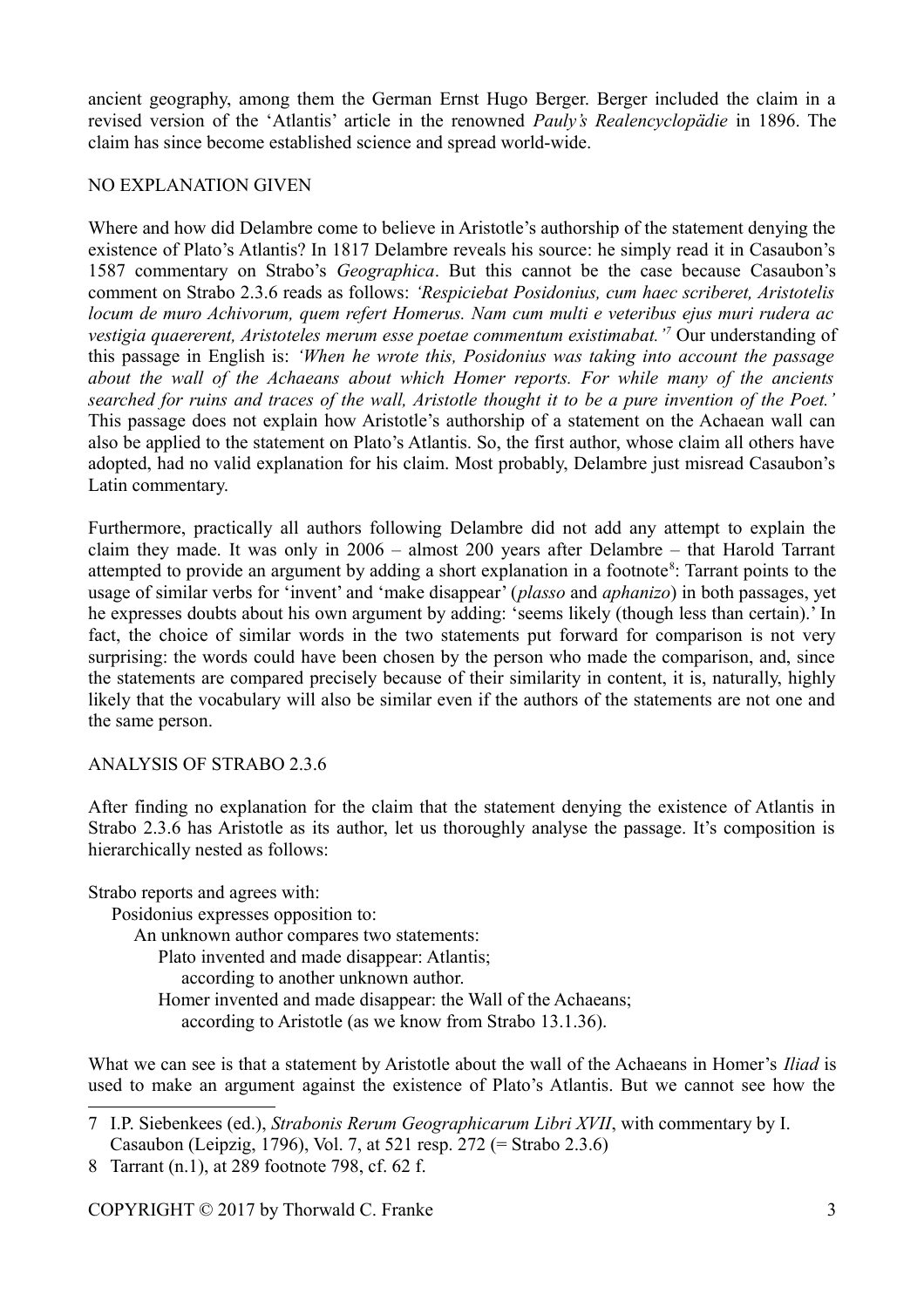authorship of the statement about the wall of the Achaeans is also assumed to apply to the authorship of the statement denying the existence of Plato's Atlantis.

We know from Strabo's *Geographica* that Strabo likes to name Aristotle as author of an opinion wherever it is the case – even when Strabo disagrees with him. Thus it is unlikely that Aristotle is one or both of the unknown authors. It is, rather, likely that Aristotle's statement about Homer's literary device (the disappearance of the wall of the Achaeans) plays the role of a 'winged word': a phrase which everybody knew and applied where fitting. It is likely to be a fragment from the lost work *Aporemata Homerika*, or *Homeric Problems*, which Aristotle is said to have written while still at Plato's Academy. Anyone could have used Aristotle's phrase about Homer's wall of the Achaeans in order to make a statement against the existence of Atlantis.

In all the available ancient literature nobody ever repeats the statement denying the existence of Atlantis alleged to have been made by Aristotle, although a quotation from him was always welcome. On the contrary, Proclus used statements by Aristotle to argue in favour of the existence of Plato's Atlantis.<sup>[9](#page-3-0)</sup> It is safe to say that Proclus would have been very surprised had he been told that Aristotle spoke out against the existence of Atlantis. Proclus used the Greek word *tines* for the doubters: that is 'certain' or 'some' (persons) whose names are obviously not worth mentioning.<sup>[10](#page-3-1)</sup> It is rather unlikely that Aristotle is hidden in a pejorative *tines*.

It has to be noted that the doubts against the existence of Atlantis alluded to in Strabo 2.3.6 seem to be of a geological nature: this can be seen from the fact that a geological argument is considered sufficient to answer the doubts. Thus the literary device of the disappearance of the wall of the Achaeans is not the reason for the doubts – it is only an attempt to explain how to understand Plato's Atlantis if it turns out to be geologically impossible. Later, Pliny also expressed doubts based on geology, not on literary considerations.<sup>[11](#page-3-2)</sup>

# DOES PROCLUS INDICATE ARISTOTLE'S AUTHORSHIP?

In addition to his attempt to provide a direct argument for Aristotle's authorship of the statement denying the existence of Plato's Atlantis in Strabo 2.3.6, Harold Tarrant speculated that a passage in Proclus' commentary on Plato's Timaeus also indicated Aristotle's authorship. Tarrant observed that the words for 'invent' and 'make disappear' (*plasso* and *aphanizo*) in Aristotle's statement about the disappearance of the wall of the Achaeans are similar to the words concerning Atlantis in Plato's Timaeus. Since Proclus' commentary on the Timaeus mentions the Phaeacians as another example of the same literary device as the wall of the Achaeans<sup>[12](#page-3-3)</sup>, Tarrant put forward the hypothesis that Proclus derived both examples from Aristotle's work *Aporemata Homerika*, and adds that Plato's Atlantis had, probably, been given as a third example. Besides the similar choice of words, says Tarrant, Poseidon is the god who performs the destruction in all three cases.<sup>[13](#page-3-4)</sup>

Again, it is questionable whether a mere similarity in words is sufficient to draw such far-reaching conclusions. The use of similar sentences or phrases would be much more convincing. In fact, even the grammatical form of the words is different in these three examples. What is more, the word for 'invent', *plasso*, is negated in case of Plato's Atlantis.<sup>[14](#page-3-5)</sup> Is a negation still a similarity?

<span id="page-3-0"></span><sup>9</sup> Proclus In Timaeum 1,187 (or 58A), and 1,188 (or 58B)

<span id="page-3-1"></span><sup>10</sup> Proclus In Timaeum 1,197 (or 61A)

<span id="page-3-2"></span><sup>11</sup> Pliny the Elder Naturalis Historia 2.90

<span id="page-3-3"></span><sup>12</sup> Proclus In Timaeum 1,190 (or 58E)

<span id="page-3-4"></span><sup>13</sup> Tarrant (n. 1) at 62 f.

<span id="page-3-5"></span><sup>14</sup> Timaeus 26e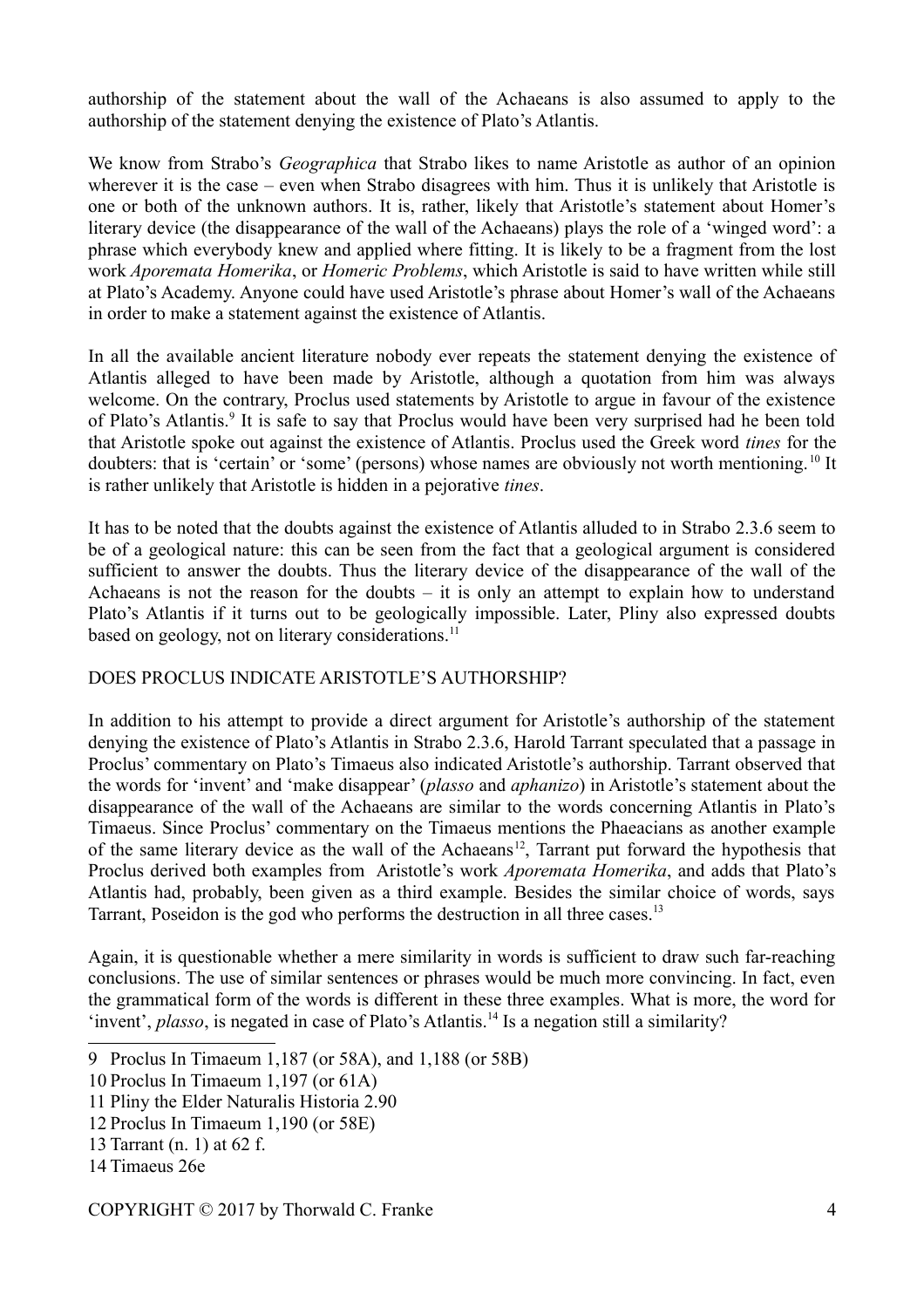Also, in the case of Plato's Atlantis it is questionable whether or not its destruction can be attributed to Poseidon. In the Critias we read of Zeus' intention to punish the Atlanteans, not of Poseidon destroying Atlantis. Once again, Tarrant's hypothesis is based on an assumption only.

Furthermore, Proclus argues in favour of the existence of Plato's Atlantis by referring to passages from Aristotle's known works.[15](#page-4-0) Is it reasonable to assume that Proclus argued for the existence of Atlantis using passages from Aristotle, while at the same time drawing several examples of the literary device of an invention – including, according to Tarrant's hypothesis, Atlantis – from Aristotle's *Aporemata Homerika*, without any attempt to resolve the contradiction?

We have also to consider the '*Sitz im Leben*' of Aristotle's work *Aporemata Homerika*. As the title suggests, it is a work about Homer, not about Plato. It is reasonable to expect a discussion of Homer's wall of the Achaeans or of Homer's Phaeacians in this work, but not of Plato's Atlantis. Furthermore, a literary device first has to be established before you can apply it to other cases. It is unlikely that Aristotle's work established awareness of this literary device and, at the same time, started to apply it to other, very contemporary works.

Finally, we have to consider that even if the comparison of the wall of the Achaeans and Plato's Atlantis in Strabo 2.3.6 was put into words by Aristotle, we do not know whether he was in favour of, or against the existence of Plato's Atlantis. The reason is that we do not know where to draw the line between the statements of Posidonius and Aristotle in Strabo 2.3.6. If we expand Aristotle's role from his authorship of the statement about the wall of the Achaeans to the authorship of the statement about Plato's Atlantis, and if we then expand it further to the authorship of the comparison between the two, why should we stop there? Why should we not also assume Aristotle's authorship of the rejection of this comparison, as expressed by Posidonius in Strabo 2.3.6?

There are good reasons for doing so. The invention of Atlantis is negated in Plato's Timaeus. Posidonius also rejects the invention, and he is known to have been a loyal follower of many of Aristotle's teachings.<sup>[16](#page-4-1)</sup> Maybe Posidonius is just expressing what Aristotle thought about it? Maybe Aristotle did indeed compare Plato's Atlantis and Homer's wall of the Achaeans (and the fate of Homer's Phaeacians) in his *Aporemata Homerika*, but to say they were different cases? We do not know and since we do not know these are all mere speculations.

On the basis of such speculations Harold Tarrant has put forward further claims. Contrary to the common interpretation, he says, Crantor, Strabo and Posidonius did also not believe in the existence of Plato's Atlantis. (We do not discuss these surprising claims here.) According to Tarrant, the idea that Plato's Atlantis was a real place and that Crantor believed in its existence has existed only since the time of the Neoplatonists, especially Proclus, and, since then, Crantor and Aristotle have been put forward as the symbolic protagonists 'for' and 'against' the existence of Atlantis.<sup>[17](#page-4-2)</sup>

But this is simply not possible, because no one ever put forward the claim that Aristotle disputed the existence of Plato's Atlantis before Delambre did so in 1816. On the contrary: beginning with Proclus himself, many authors throughout the Middle Ages, the Renaissance, the Baroque, and the Enlightenment until Delambre – and some even after that – used statements from Aristotle's works

<span id="page-4-0"></span><sup>15</sup> Proclus In Timaeum 1,187 (or 58A), and 1,188 (or 58B)

<span id="page-4-1"></span><sup>16</sup> See below: The Implicit Argument

<span id="page-4-2"></span><sup>17</sup> H.A. Tarrant, 'Atlantis: Myths, ancient and modern' in The European Legacy Vol. 12 Issue 2 (2007), 159-172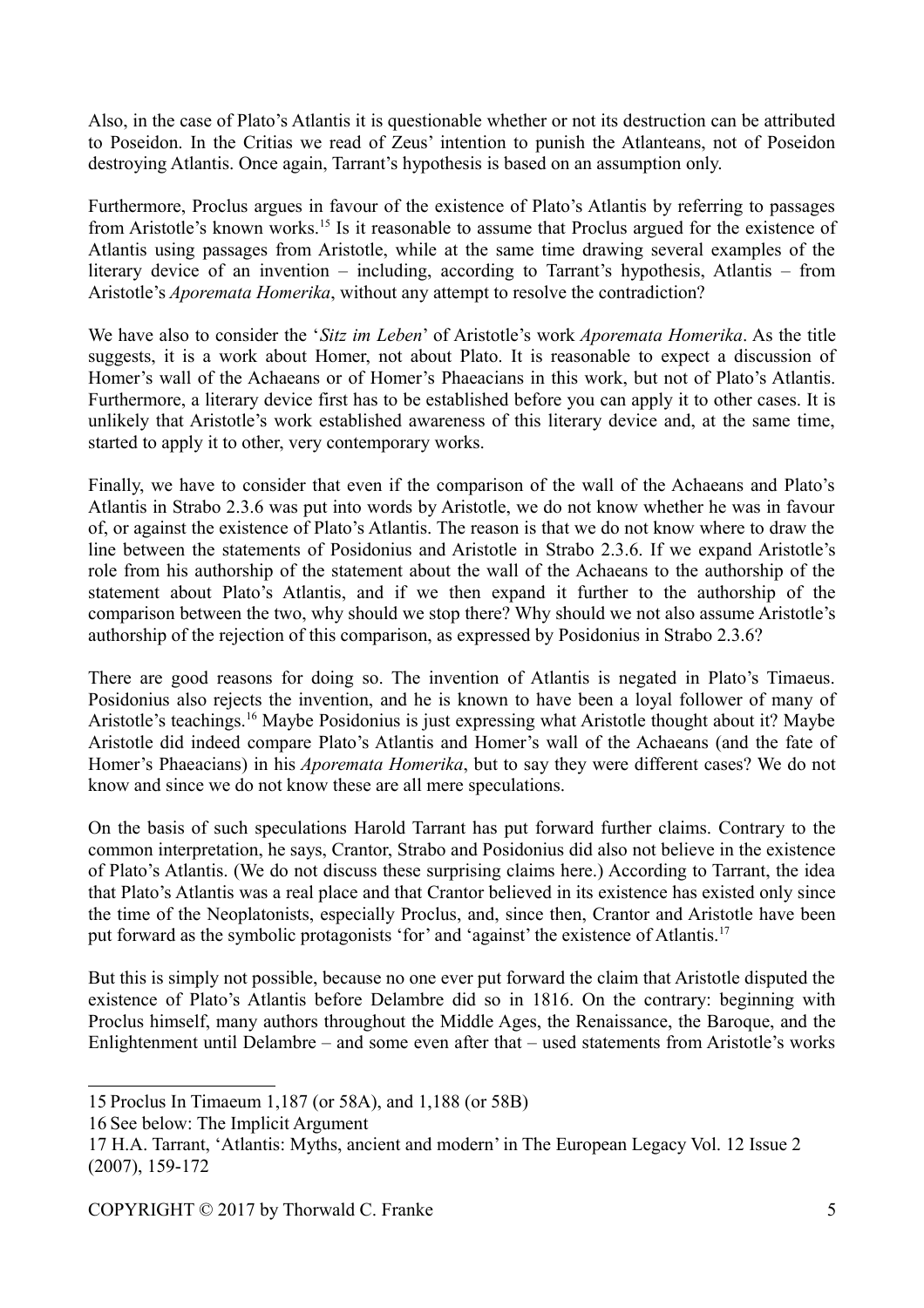(and some from pseudo-Aristotelian works) to defend the case of Atlantis as a real place. [18](#page-5-0) Tarrant's whole approach on this question is highly speculative and, in certain parts, clearly wrong.<sup>[19](#page-5-1)</sup>

## THE IMPLICIT ARGUMENT

In order to clarify the authorship of the statement denying the existence of Plato's Atlantis in Strabo 2.3.6 we have to look at other statements made by Aristotle about geography, geology and history and their implicit connection to our topic. Does a rejection of Plato's island as a real place fit into Aristotle's views? Or do Aristotle's works show an implicit inclination towards the existence of Atlantis? Furthermore, we have to look what Aristotle's followers said.

## *Geology and geography*

It is very telling that Aristotle mentions the mud that allegedly exists in the sea before the Straits of Gibraltar.<sup>[20](#page-5-2)</sup> According to Plato this mud is the remnant of the sunken island of Atlantis.<sup>[21](#page-5-3)</sup> When talking about this mud, Aristotle does not provide any explanation for it and, at this time, the only explanation for its existence was Plato's. Thus anyone reading or listening to Aristotle's discourse could only think of Plato's Atlantis. From Late Antiquity, we have evidence that this was the imagined explanation for the alleged impassability at the Straits of Gibraltar. Proclus uses Aristotle's mention of mud at Gibraltar as an argument in favour of the existence of Plato's Atlantis<sup>[22](#page-5-4)</sup>, and Martianus Capella qualifies the alleged impassability with '*consumtae telluris*', that is saying it is caused by 'swallowed-up land'.[23](#page-5-5)

Furthermore, Aristotle mentions the mud at the Straits of Gibraltar in a work full of explanations for geological and geographical phenomena: his famous *Meteorologica*. If Aristotle had any explanation for the mud other than given by Plato, it is reasonable to expect he would have presented it in this work – but he did not.

Another striking hint comes from Aristotle's famous passage about the possibility of sailing around the globe from Gibraltar to India. Here, Aristotle points out that the existence of elephants in India as well as in West Africa indicates the proximity of Gibraltar and India: *'Hence one should not be too sure of the incredibility of the view of those who conceive that there is continuity between the parts about the pillars of Hercules and the parts about India, and that in this way the ocean is one. As further evidence in favour of this they quote the case of elephants, a species occurring in each of these extreme regions, suggesting that the common characteristic of these extremes is explained by their continuity.'*[24](#page-5-6)

What does this mean? Obviously, the elephants at the Western and Eastern ends of the known earth are connected. But how can they be, if there is a sea in between? The only answer is that Aristotle assumed that once a land connection between Gibraltar and India existed. And this is exactly where Plato located his island of Atlantis. It is maybe no coincidence that Plato talks of elephants on

- <span id="page-5-1"></span>19 Find a more detailed discussion in Franke (n. 18, 2016) at 197-211
- <span id="page-5-2"></span>20 Aristotle Meteorologica II 1 354a

- <span id="page-5-4"></span>22 Proclus In Timaeum 1,188 (or 58B)
- <span id="page-5-5"></span>23 Martianus Capella 6.624; cf. Franke (n. 18, 2016) at 161 f.
- <span id="page-5-6"></span>24 Aristotle De caelo II 14 297b-298a, translated by John L. Stocks

<span id="page-5-0"></span><sup>18</sup> Th.C. Franke, *Aristotle and Atlantis – What did the philosopher really think about Plato's island*  empire? (Norderstedt, 2016<sup>2</sup>); Th.C. Franke, *Kritische Geschichte der Meinungen und Hypothesen zu Platons Atlantis* (Norderstedt, 2016)

<span id="page-5-3"></span><sup>21</sup> Timaeus 25d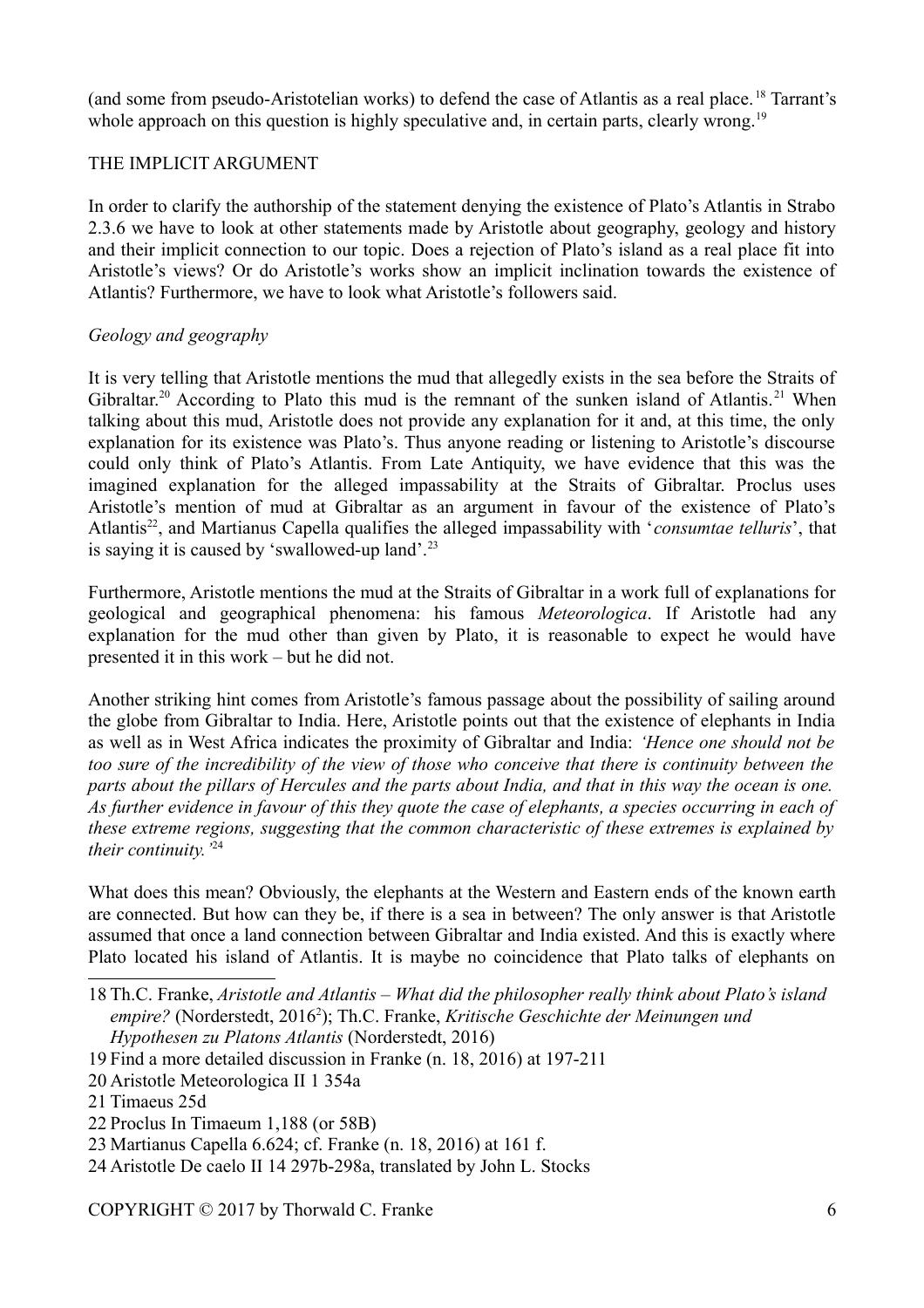Atlantis. Very cautiously, Ernst Hugo Berger, one of the luminaries of ancient geography, expressed this thought in the following words: *'How the reference to the existence of elephants was actually used remains unclear. Simplicius says that [Aristotle] relied here on proximity of location, rather than similarities in climate across great distances; perhaps, however, one could imagine an earlier land bridge, and it may be worth noting that according to Plato, the sunken Atlantis was home to elephant herds as well.'*[25](#page-6-0)

Here, we have to keep in mind that the statement denying the existence of Plato's Atlantis in Strabo 2.3.6 does not only doubt the existence of an 'Atlantean civilization' which may have been invented or embellished by Plato – it doubts the existence of the whole island. We should not expect the author of the non-existence statement in Strabo 2.3.6 to be involved in speculations about sunken land between Gibraltar and India.

# *History and politics*

In various works of Aristotle we find time and again statements which support Plato's idea of a cyclical concept of history, of repeated development and destruction of civilisation.<sup>[26](#page-6-1)</sup> Like Plato, Aristotle talks of a flood and of the loss of collective memory. His geological considerations even provide mechanisms for such catastrophic events: Aristotle theorizes that land may become sea and sea become land, and about earthquakes and tsunamis. $27$ 

Aristotle has many passages on political issues which show striking similarities with Plato's Atlantis story in the Timaeus-Critias.<sup>[28](#page-6-3)</sup> These include statements about the organization of the city, about citizens who surpass their fellow citizens in virtue and thus are like gods among men, about the observation that sons of kings are often of lesser virtue than their fathers, about the need to have corulers who should be of the same nature as the ruler, etc. These passages do not express explicit support for the existence of Atlantis, yet they obviously affirm many of the concepts discussed in Plato's Atlantis story.

## *Rhetoric and poetry*

In his *Rhetoric*, Aristotle expresses the opinion that a more factual text should be written in prose.<sup>[29](#page-6-4)</sup> This form therefore suits to Plato's Atlantis story which at least pretends to be a factual text. In his *Poetics*, Aristotle sees the hexameter as being naturally suited to an epic.<sup>[30](#page-6-5)</sup> And if considered to be a piece of poetry, the Atlantis story surely would fall into the category of an epic: Plato let Critias say that Solon would have surpassed Homer if he had written his Atlantis poem.<sup>[31](#page-6-6)</sup> Thus, at least according to the concepts of Aristotle, the Atlantis story cannot be an epic.

Furthermore, Aristotle expresses the opinion that nobody had ever written a long epic in any form other than hexameter. This again suggests that Aristotle did not understand Plato's Atlantis story to

<span id="page-6-1"></span>26 Aristotle De caelo I 3 270b; Meteorologica I 3 339b; Metaphysica XII 8 1074b; Politics VII 10

1329b; De philosophia, Fragment 13 R3; Protrepticus or De philosophia, Fragment 53,2 R3 27 Aristotle Meteorologica I 14 351a-352b; Meteorologica II 8 367b-368a; Meteorologica II 8

- <span id="page-6-2"></span>368a-b; Meteorologica II 8 368b-369a
- <span id="page-6-3"></span>28 Aristotle Politics II 5/6 1264b; Politics III 13 1284a; Politics III 15 1286b; Politics III 16 1287b; Politics III 17 1288a
- <span id="page-6-4"></span>29 Aristotle Rhetoric III 1 and 8
- <span id="page-6-5"></span>30 Aristotle Poetics XXIV 5 f.
- <span id="page-6-6"></span>31 Timaeus 21d

<span id="page-6-0"></span><sup>25</sup> Berger (n. 4, 1887) Vol. 2 at 144; translated by Cecelia Murphy in Franke (n. 18, 2016<sup>2</sup>)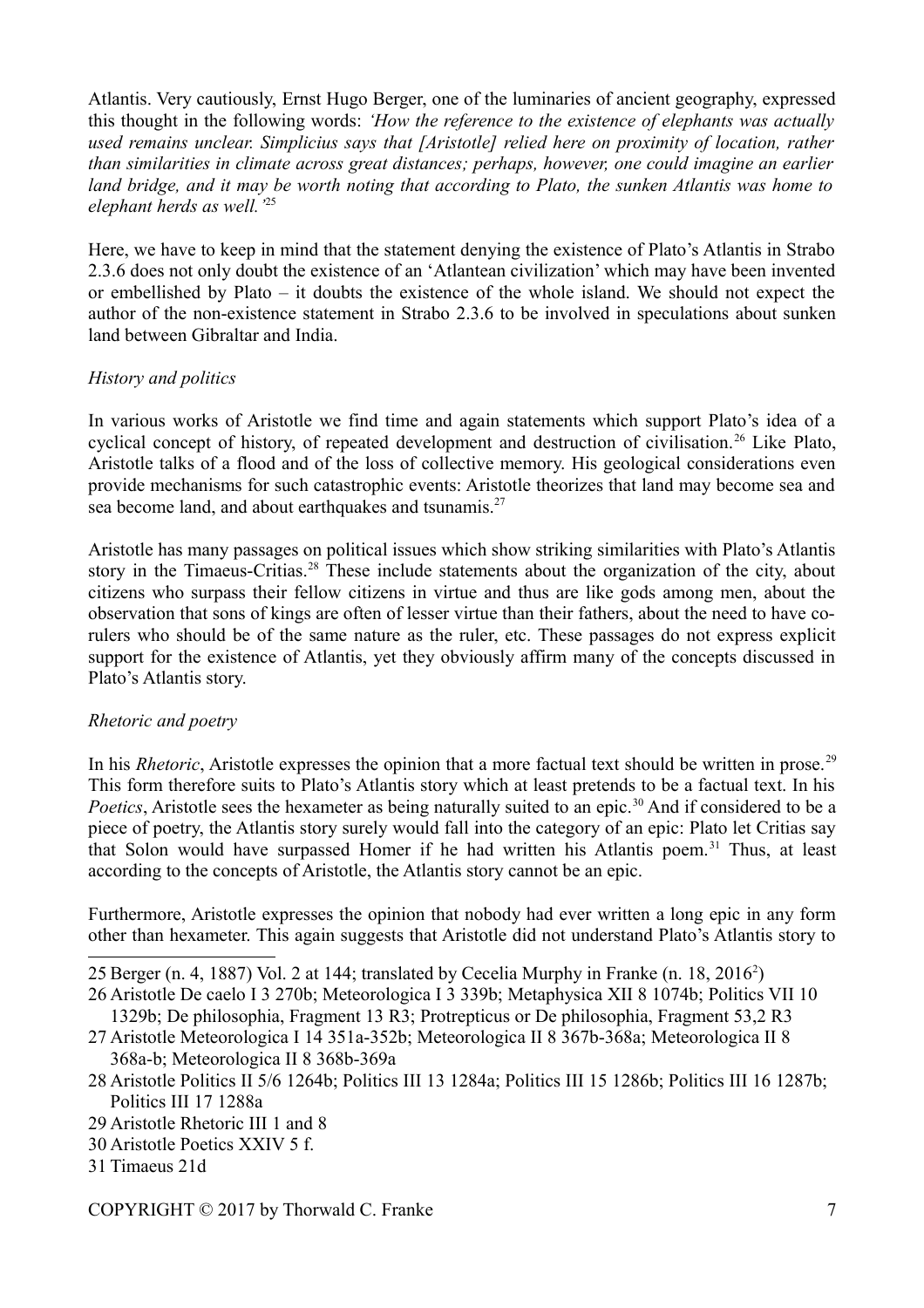be a piece of poetry.

# *Theophrastus and Posidonius*

Theophrastus was Aristotle's successor as head of his Peripatetic school. In Philo of Alexandria's *De aeternitate mundi* there is a fragment of Theophrastus' *Opiniones Physicorum* in which he talks of Plato's Atlantis as a real place.<sup>[32](#page-7-0)</sup> Colson<sup>[33](#page-7-1)</sup> and Runia<sup>[34](#page-7-2)</sup> have disputed Theophrastus' authorship of the relevant passage, although, in fact, they have put forward no arguments supporting their claim. Colson states *'[...] I cannot help suspecting that [...] the account from the Timaeus of Atlantis […] belongs to Philo and not to Theophrastus'* but he does not support this opinion by any argument other than his feelings.

Runia says that *'in all probability it has been added by Philo.'* Yet the only argument provided by Runia is that Strabo 2.3.6 allegedly shows that Aristotle thought differently. Of course, this is insufficient because it is a circular argument. We cannot try to analyse the meaning of Strabo 2.3.6 by relying on a predefined meaning of Strabo 2.3.6. Runia continues, saying that *'our scanty evidence points to a Philonic intrusion, as suspected by Colson […] (but he gives no reason for his suspicion).'* Runia is aware that there are no real arguments to deny the authorship of Theophrastus. Thus, we have to assume that Theophrastus as disciple and successor of Aristotle spoke out in favour of the existence of Plato's Atlantis. Vidal-Naquet and Luce also expressed this assumption, although they did not provide any argument against Colson's and Runia's doubts.[35](#page-7-3)

Posidonius who is cited in Strabo 2.3.6 with an argument in favour of the existence of Plato's Atlantis was a famous Stoic philosopher. He is known to have been a loyal follower of Aristotle in many fields. Bolchert notes *'Posidonius' close relationship with Aristotle'*, and says *'Even in the field of geography, we had to detect threads that led from Posidonius to Aristotle.'*[36](#page-7-4) Ernst Hugo Berger also provides countless examples which show that the geography of Posidonius relies on the geography of Aristotle.<sup>[37](#page-7-5)</sup> Reinhardt also confirms the close relationship of Posidonius' views to those in Aristotle's geographical and geological work *Meteorologica.*[38](#page-7-6) Is it reasonable to assume that, if Aristotle spoke out against the existence of Plato's Atlantis, Posidonius would speak out in favour without considering Aristotle's views?

# *The implicit argument summarized*

When considering the statements Aristotle is known to have made on geology, geography, politics, history, rhetoric and poetry, we find many that support views expressed in Plato's Atlantis story. Although we have not found clear evidence, some of these statements hint strongly that Aristotle believed in the existence of Atlantis. At the same time, we do not find any statement which provides an obstacle to making this assumption. Finally, followers of Aristotle, such as Theophrastus and Posidonius, expressed at least a clear inclination towards the opinion that Plato's Atlantis was a real place. Thus it is likely that Aristotle thought so, too.

<span id="page-7-0"></span>32 Philo Alexandrinus De aeternitate mundi 138-142; Diels Doxographi Graeci fr. 12, at 490

<span id="page-7-2"></span>34 D.T. Runia, *Philo of Alexandria and the Timaeus of Plato* (Leiden, 1986) at 85

- <span id="page-7-4"></span>36 P. Bolchert, *Aristoteles – Erdkunde von Asien und Libyen* (Berlin, 1908) at 94, translated by Cecelia Murphy in Franke (n. 18, 2016<sup>2</sup>)
- <span id="page-7-5"></span>37 Berger (n. 4,1887) Vol. 4 at 63-93; cf. Franke (n. 18, 2016<sup>2</sup>) at 33
- <span id="page-7-6"></span>38 K. Reinhardt, *Poseidonios* (Munich, 1921) at 94 footnote 1, 175; cf. Franke (n. 18, 2016<sup>2</sup>) at 33

<span id="page-7-1"></span><sup>33</sup> F.H. Colson, *Philo*, Loeb Classical Library (Cambridge, 1941), at 172–178

<span id="page-7-3"></span><sup>35</sup> Luce (n. 4, 1978) at 51 and footnote 8 at 177; Vidal-Naquet (n. 1) at 53 f. and footnote 15 at 156 f.